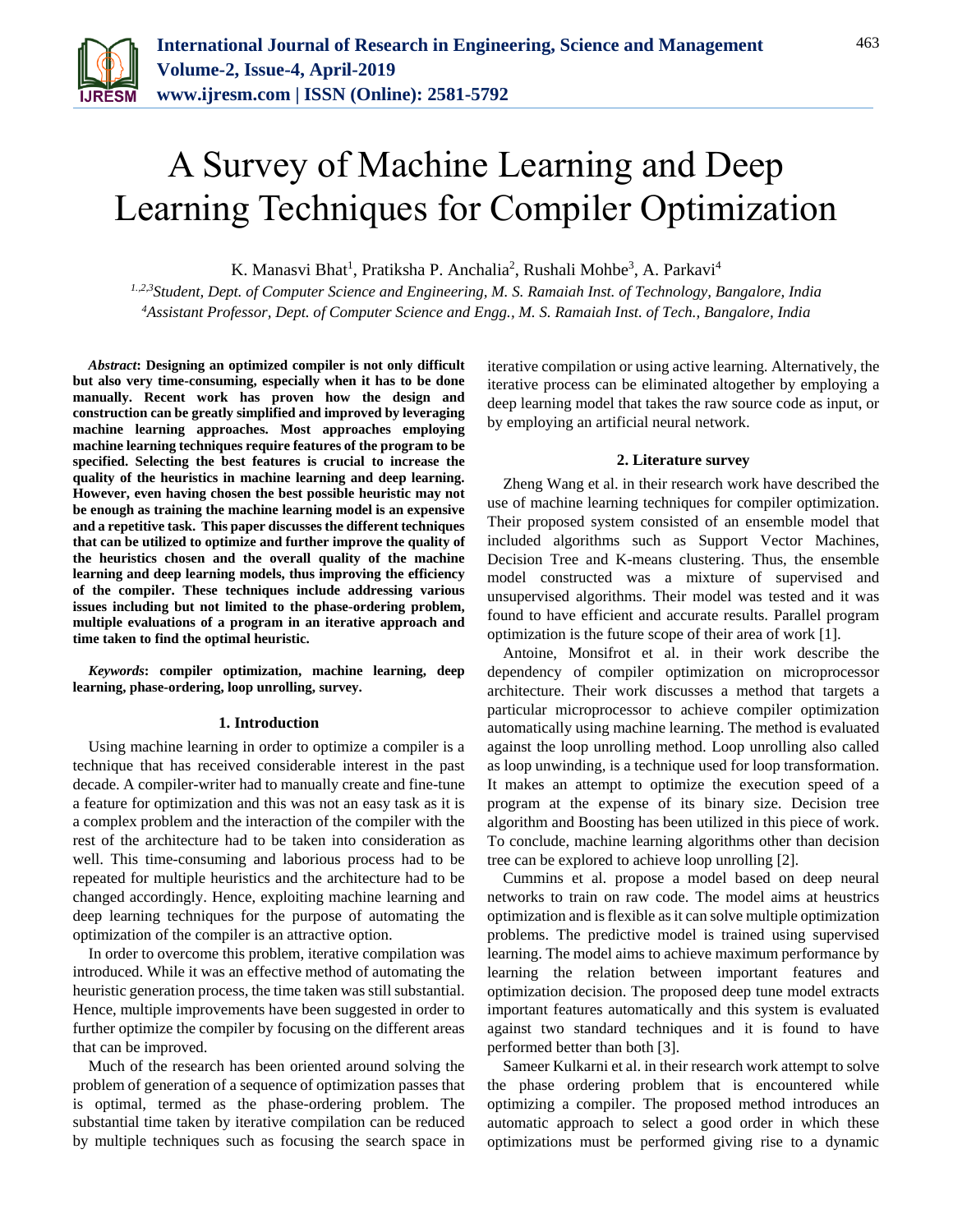

compiler. It compares the problem to a Markov process and utilizes characteristics of the current state to solve the phase ordering problem. They also propose a neuro evolution based technique to design a neural network that will perform optimization. The Neuro Evolution of Augmenting Topologies (NEAT) utilizes a neural network for phase ordering. The phase ordering problem has been explored for a long period of time and the proposed neuro evolution based approach makes a commendable contribution in addressing this problem [4].

Cong et al. in their work make an effort to study the impact of compiler optimizations on High Level Synthesis. HLS is described as a process that accepts input as source code in a high level language to generate register-transfer-level codes (RTL). The authors study the impact of phase ordering, source and intermediate register (IR) level optimizations on high level synthesis. The source level optimizations studied include loop unwinding, loop pipelining and array partitioning. The Intermediate Register (IR) level optimizations include a set of several unique optimizations. Random Search and Genetic Algorithms were implemented to study the effect of Intermediate Register (IR) level optimizations on high level synthesis. The future scope of this piece of research can include the development of a predictive model that would help foresee the effect of compiler optimizations on high level synthesis [5].

Wawrzynek et al. in their research work propose the usage of reinforcement learning agents for the purpose of addressing the phase-ordering problem. They make use of Policy Gradient and Deep Q-Network for the purpose. The various states in reinforcement learning are represented using several static features which are extracted from the intermediate representation of the LLVM program. Considering the number of clock cycles as the performance metric, it is found that this technique is 16% better in performance than the other algorithms which are currently in use [6].

Jay Patel et al. in their research work propose a technique to address the problem of applying optimization using artificial neural networks. 4Cast-XL is made use of for constructing ANNs which is integrated into Jikes RVM's optimization driver. A series of steps are applied on every method that is dynamically compiled in order to obtain the optimization technique that is best suited for the method [7].

Silvano et al. in their research work propose a technique to provide application-specific optimizations. The probability distribution of the various compiler optimization techniques is obtained by applying statistical methodology and sampling of the same is performed. The relevant statistical relations are learnt from training various applications. Bayesian networks are made use of as the statistical model. The proposed technique is found to have three times better performance than the random iterative compilation [8].

Vega-Lopez et al. propose a technique to automate the process of taking machine learning models from their prototype into deployment. The translation of machine learning models into their optimized source code is performed using a specialpurpose compiler. The technique ensures a modular structure along with an efficient code which integrates seamlessly in production environments [9].

Wei, Schwartz et al. in their research work propose a new infrastructure to overcome the problems faced as a result of the existing frameworks which make use of deep learning techniques. Various techniques for the optimization of compilers are proposed to optimize the neural network computations [10].

Machine learning models have been employed in compilers to select a reasonable list of features and remove any redundant ones. Hugh Leather et al. proposes a method to generate new features by searching through the entire feature space. The feature space has been represented as a grammar wherein every sentence represents a feature. The entire feature space is searched for heuristics that can best contribute to the increase in the performance of the machine learning model [11].

In an alternate approach by F. Agakov et al., they proposed to accelerate the process of iterative compilation by automatically focussing the search on areas that would give the best performance. This method is not restricted by any search algorithm, compiler architecture or search space. Program features are used in order to focus the search when a new program is encountered. This technique has been proven to improve the search time by a significant amount, especially on large search spaces [12].

In order to reduce the time required in finding optimal heuristics, William F. Ogilvie et al. proposed employing active learning in compiler design which is capable of minimizing the cost of iterative compilation. This approach not only selects the training samples required but it also selects the number of samples required per example using sequential analysis. Such a system greatly simplifies the process of iterative compilation and makes it faster [13].

Apart from choosing the right heuristics and ensuring that the time taken to do so is not substantial, it is also necessary to build a compiler that is capable of adjusting to the modifications in the architecture. Christophe Dubach et al. addresses this challenge by employing machine learning to automatically adapt to the changes in the underlying micro-architecture. Their approach is the first step in the building of a universal compiler that can optimize a program for any underlying platform [14].

While it is important to increase the performance of the compiler, there should also be an efficient metric in order to determine the speedup of the optimized program. Christophe Dubach et al. proposed a machine learning technique that is capable of predicting the speedup of an optimized program using the features of the modified program. This model can then be used to anticipate the speedup of a program without actually executing it [15].

## **3. Discussions**

In our survey, we identified the phase ordering problem as one of the most common problems faced while performing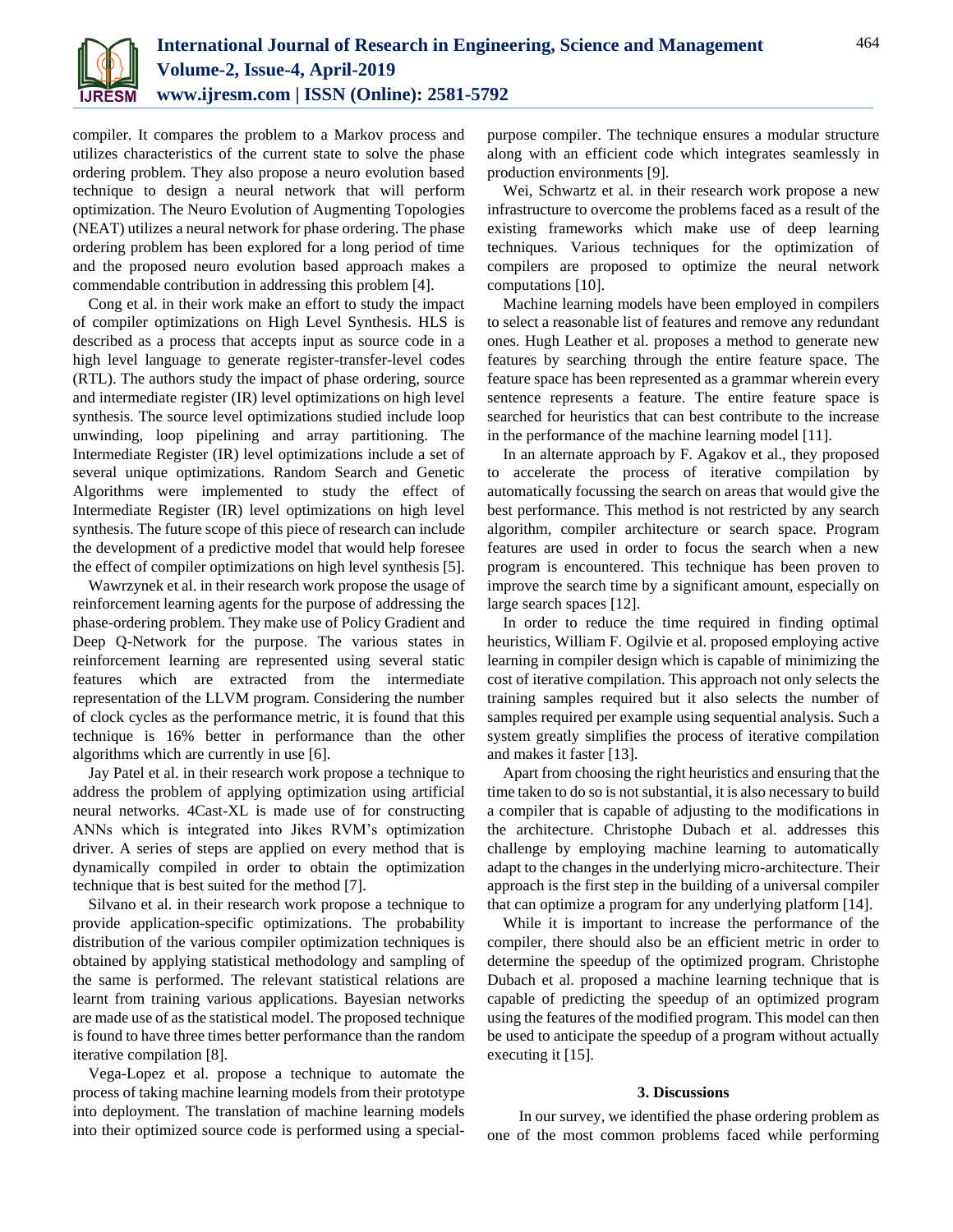

compiler optimization. The problem of determining the order in which the optimization passes need to be applied in order to result in an improved performance of the generated code is termed as the phase-ordering problem. Several research papers addressed this problem with the aim of mitigating the impact of the phase-ordering problem on the efficiency and performance of the compiler. The use of artificial neural networks for addressing the problem demonstrates that profiles of programs can be used for code optimization. In comparison to it, reinforcement learning algorithms result in 16% better performance.

Loop unrolling also termed as loop unwinding is a transformation performed to increase the speed of the compiler. A loop is re-written as a sequence of similar independent statements to minimize the overhead. A compromise on the binary size has to be made in order to achieve this transformation. This problem is often clubbed with loop pipelining. In our study we observed that many researchers proposed systems and evaluated their systems against the existing loop unrolling method. They made use of several machine learning algorithms such as boosting and the decision tree algorithm. It was found that machine learning techniques gave better results than the existing techniques. Thus a variety of advanced machine learning techniques to achieve better performance must be explored.

The time that a machine learning algorithm takes to determine the best heuristics to optimize the compiler, although fast, is not fast enough. The two common techniques for addressing this problem is focusing the iterative search and employing active learning. While focusing the search would seem like the better option, it is interesting to note that with active learning, not only is the time taken to compute the heuristics reduced, but the number of training samples required is also greatly reduced, thus making is much easier to use.

In order to overcome the problems of the random iterative compilation techniques, auto-tuning techniques, which make use of Bayesian networks, provide application-specific optimization which ensuring three times faster results than random iterative compilation. The future scope of this technique can be its use in addressing the phase-ordering problem.

### **4. Conclusion**

A survey of the research work based on compiler optimization techniques has proven that the problems in this field which were once considered to be cumbersome can now be addressed efficiently with the use of machine learning techniques. The findings of our survey helped us conclude that the use of deep learning and machine learning techniques for compiler optimization have considerably improved the performance of the compiler.

Several traditional machine-learning techniques as well as emerging techniques, such as artificial neural networks (ANN), supervised-learning based techniques, unsupervised learning

based techniques and other advanced techniques have been implemented to achieve compiler optimization. Identifying the problems faced by a compiler plays a key role in choosing a method to address the same. In most cases researchers made use of an ensemble of several techniques to obtain best possible results.

This survey paper is an attempt at aggregating the findings in the field of compiler optimization using machine learning techniques. Further exploration of the advanced and emerging techniques described and a combination of these to achieve compiler optimization beyond the state-of-the-art performance of the same can be the future scope of this area of work. We aim to assist researchers compare their proposed methodologies with the existing ones that have been studied in our survey.

#### **References**

- [1] Wang, Zheng, and Michael O'Boyle. "Machine learning in compiler optimization." Proceedings of the IEEE, 99 (2018): 1-23.
- [2] Monsifrot, Antoine, François Bodin, and Rene Quiniou. "A machine learning approach to automatic production of compiler heuristics." in International conference on artificial intelligence: methodology, systems, and applications, pp. 41-50. Springer, Berlin, Heidelberg, 2002.
- [3] Cummins, Chris, Pavlos Petoumenos, Zheng Wang, and Hugh Leather. "End-to-end deep learning of optimization heuristics." in 2017 26th International Conference on Parallel Architectures and Compilation Techniques (PACT), pp. 219-232. IEEE, 2017.
- [4] Kulkarni, Sameer, and John Cavazos. "Mitigating the compiler optimization phase-ordering problem using machine learning." in ACM SIGPLAN Notices, vol. 47, no. 10, pp. 147-162. ACM, 2012.
- [5] Cong, Jason, Bin Liu, Raghu Prabhakar, and Peng Zhang. "A study on the impact of compiler optimizations on high-level synthesis." in International Workshop on Languages and Compilers for Parallel Computing, pp. 143-157. Springer, Berlin, Heidelberg, 2012.
- [6] Haj-Ali, Ameer, Qijing Huang, William Moses, John Xiang, Ion Stoica, Krste Asanovic, and John Wawrzynek. "Auto Phase: Compiler Phase-Ordering for High Level Synthesis with Deep Reinforcement Learning." arXiv preprint arXiv:1901.04615(2019).
- [7] Patel, Jay, and Mahesh Panchal. "Code Optimization in Compilers using ANN." (2014): 557-561.
- [8] Ashouri, Amir Hossein, Gianluca Palermo, and Cristina Silvano. "Autotuning Techniques for Compiler Optimization." (2016).
- [9] Castro-Lopez, Oscar, and Ines F. Vega-Lopez. "Multi-target compiler for the deployment of machine learning models." In Proceedings of the 2019 IEEE/ACM International Symposium on Code Generation and Optimization, pp. 280-281. IEEE Press, 2019.
- [10] Wei, Richard, Lane Schwartz, and Vikram Adve. "A modern compiler infrastructure for deep learning systems with adjoint code generation in a domain-specific IR." (2017).
- [11] Leather, Hugh, Edwin Bonilla, and Michael O'Boyle. "Automatic feature generation for machine learning based optimization compilation." in Proceedings of the 7th annual IEEE/ACM International Symposium on Code Generation and Optimization, pp. 81-91. IEEE Computer Society, 2009.
- [12] Agakov, Felix, Edwin Bonilla, John Cavazos, Björn Franke, Grigori Fursin, Michael FP O'Boyle, John Thomson, Marc Toussaint, and Christopher KI Williams. "Using machine learning to focus iterative optimization." In Proceedings of the international symposium on code generation and optimization, pp. 295-305. IEEE Computer Society, 2006.
- [13] Ogilvie, William F., Pavlos Petoumenos, Zheng Wang, and Hugh Leather. "Minimizing the cost of iterative compilation with active learning." in Proceedings of the 2017 International Symposium on Code Generation and Optimization, pp. 245-256. IEEE Press, 2017.
- [14] Dubach, Christophe, Timothy M. Jones, Edwin V. Bonilla, Grigori Fursin, and Michael FP O'Boyle. "Portable compiler optimization across embedded programs and microarchitectures using machine learning." in